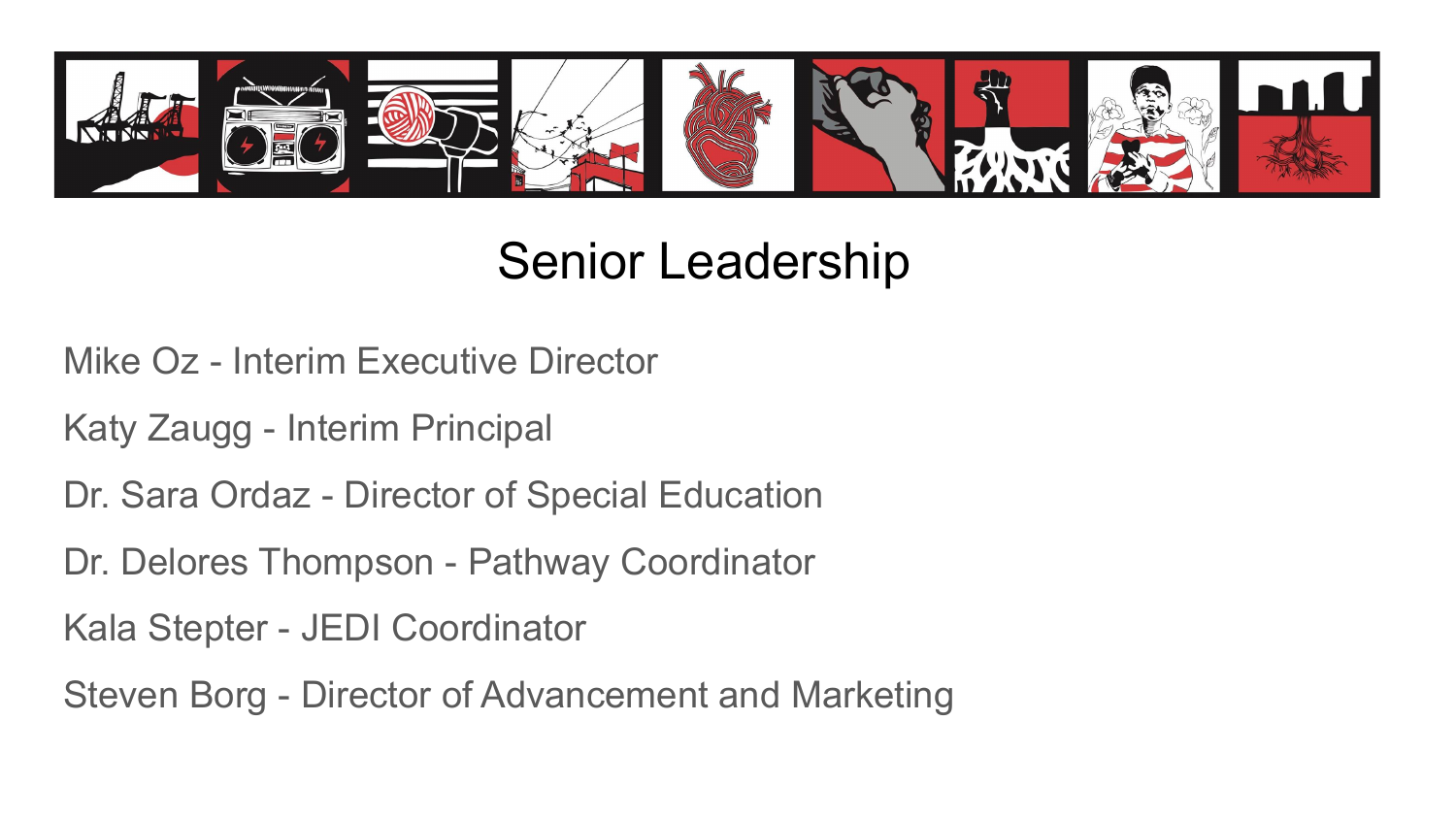

#### New School Leadership Rationale

- Represents critical areas of work at the school in thought-partnership
- New model that meets the moment for OSA
- Brings passion, expertise, diversity, and experience
- Aligns scope of work and collaboration in building a path forward
- Embraces that leadership is shared and doesn't reside in one leader
- Declares that we have talent internally to make OSA work vs. the traditional searching for solutions externally
- Recognizes the need for a new model that affirms our shared commitment to JEDI, student success, community engagement, and long-term sustainability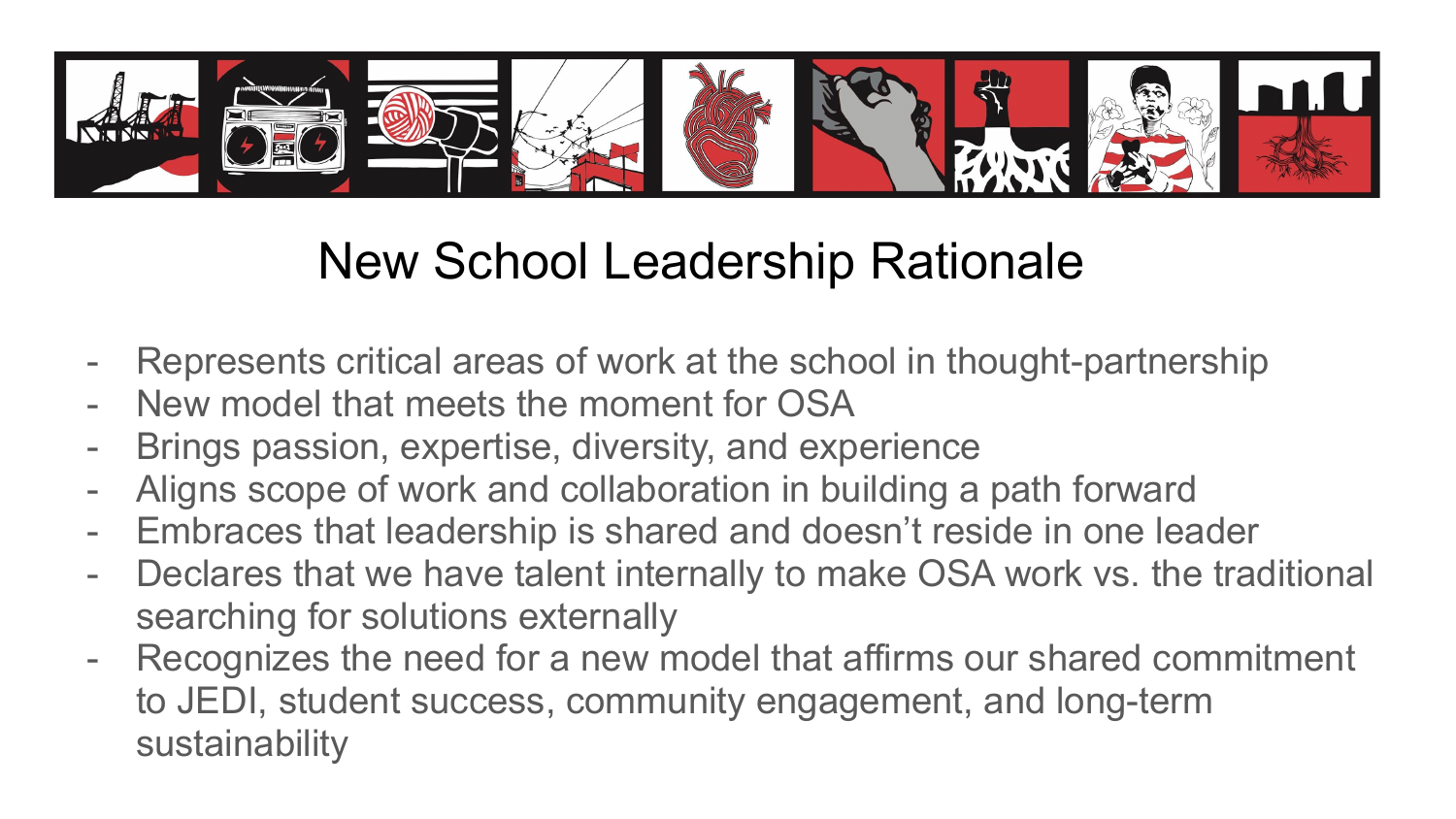

### New School Leadership Objectives

- Work to redefine OSA and make it sustainable
- Address 2022 needs and beyond
- Determine the right organizational and leadership structure for OSA
- Build a process that gives voice to all stakeholders in planning and decision making
- Support innovation and Equity
- Reinforce systems of accountability
- Fiscal stewardship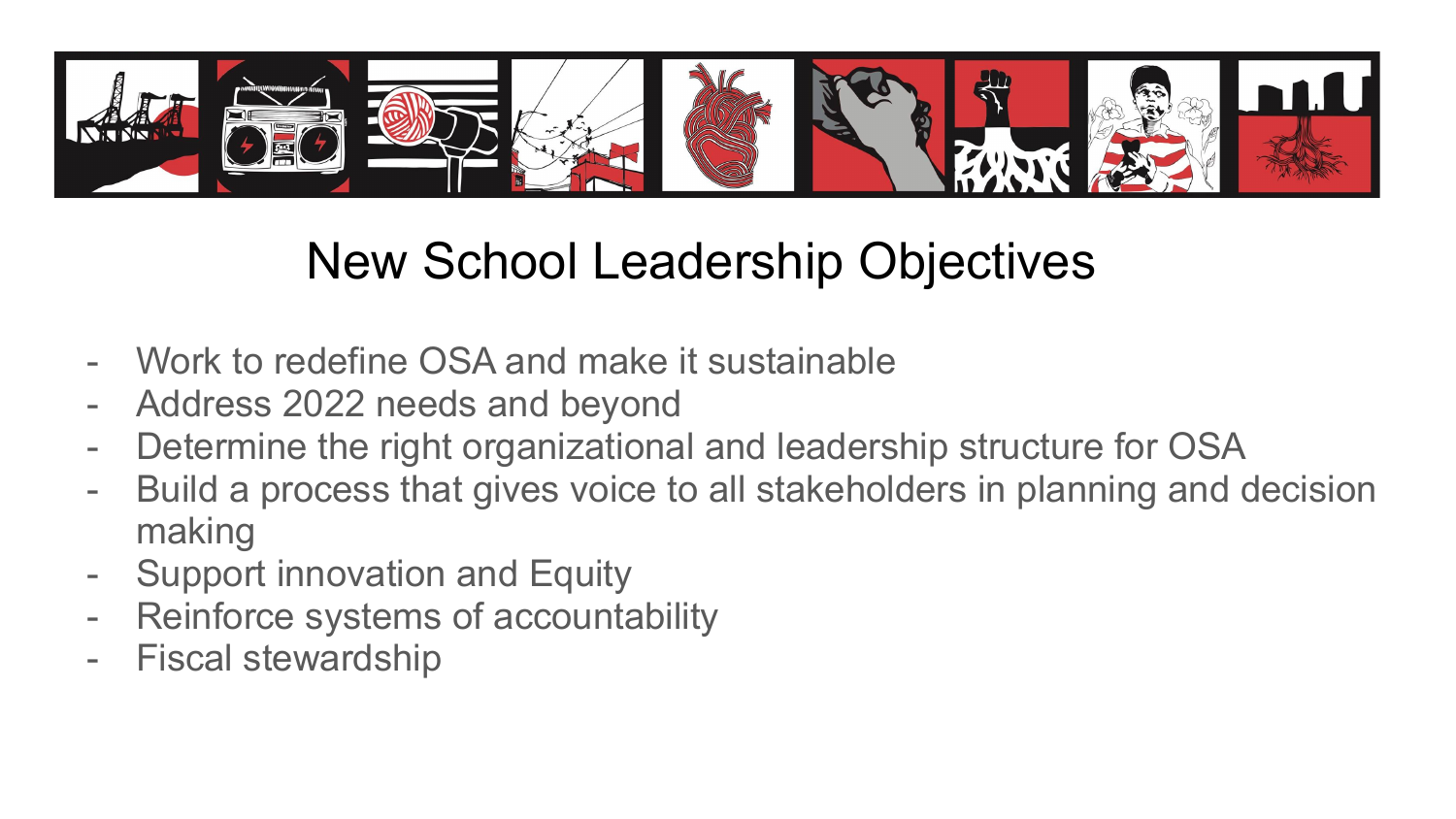

#### New School Leadership Timeline

02/04/22 to end of 2022-23 Academic Year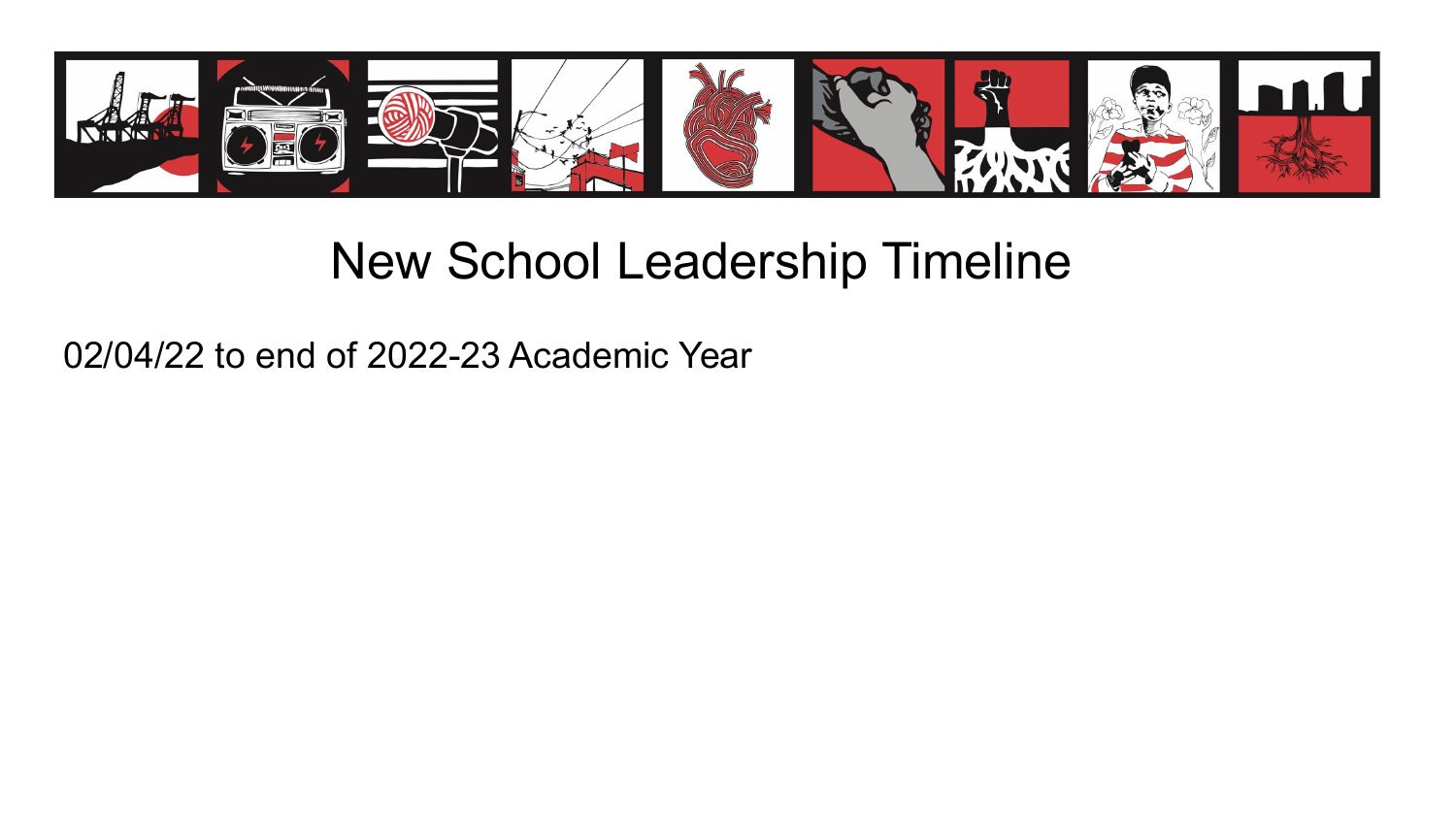

## Salary Ranges

OSA has a total population of approximately 800 students. Based on these facts, the study compared salary packages of similarly situated public school administrators.

The five public schools surveyed in this summary have an average population of approximately 745 students. Of the public school administrators sampled, the average total compensation package (base salary plus other compensation) is approximately \$228,000. The average base salary is approximately \$192,000.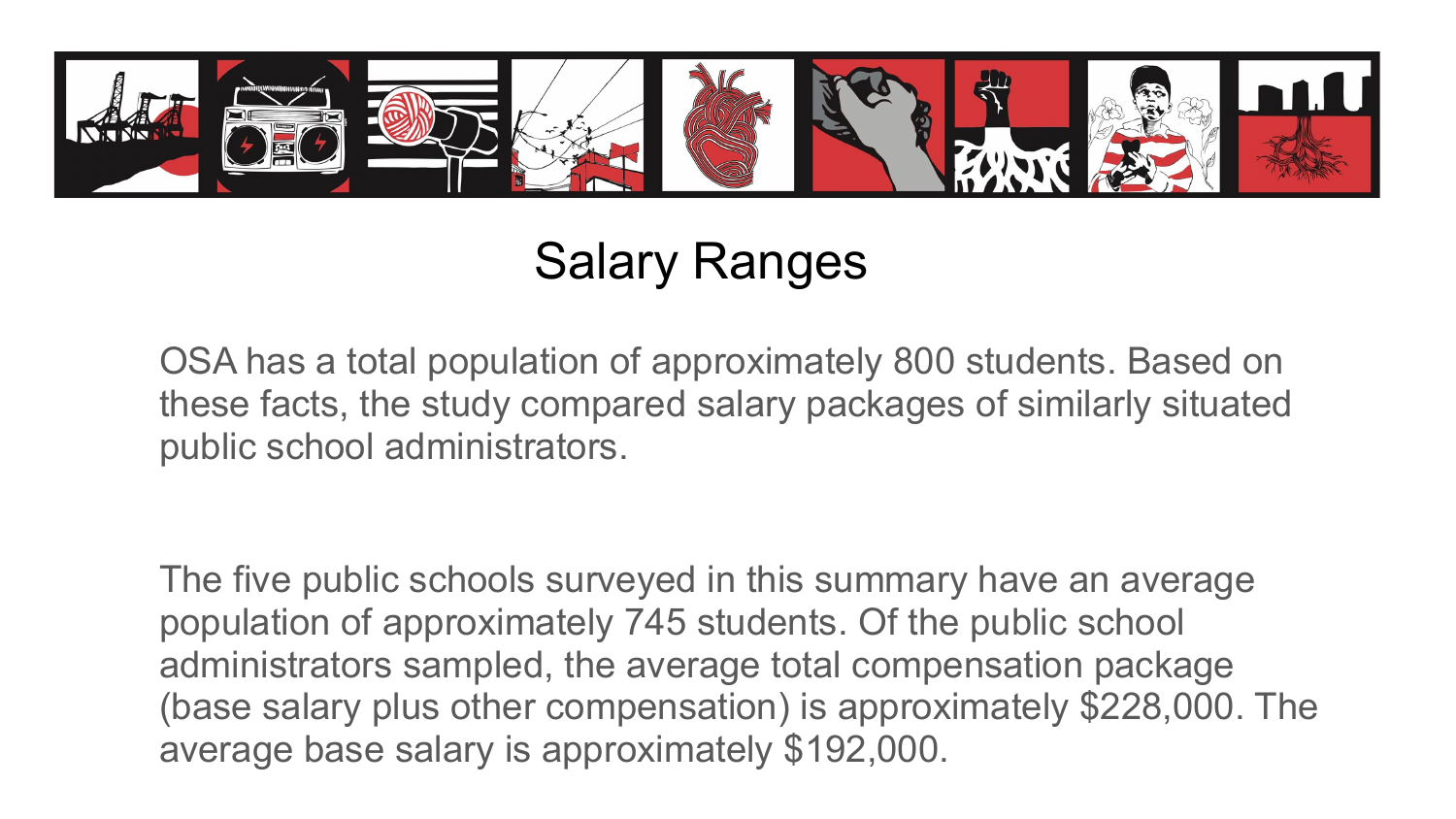

#### Appoint Interim Executive Director

The contract shall have a term of one year and twenty-one weeks beginning February 4, 2022 and ending on June 30, 2023 and provides the following:

- 1. A work schedule of 254 days annually, prorated to 105 days or 41.3% for the remainder of the 2021-22 school year;
- 2. A salary of \$175,000 annually, prorated to \$72,342.52 for the remainder of the 2021-22 school year;
- 3. Employer contributions for the State Teachers' Retirement Program.
- 4. Health Benefits Package as is provided for all OSA employees;
- 5. Sick Leave to accrue at the rate of nine (9) days annually, prorated to four (4) days for the remainder of the 2021-22 school year;

6. Vacation leave to accrue at the rate of thirteen (13) days annually, prorated to five (5) days for the remainder of the school year.